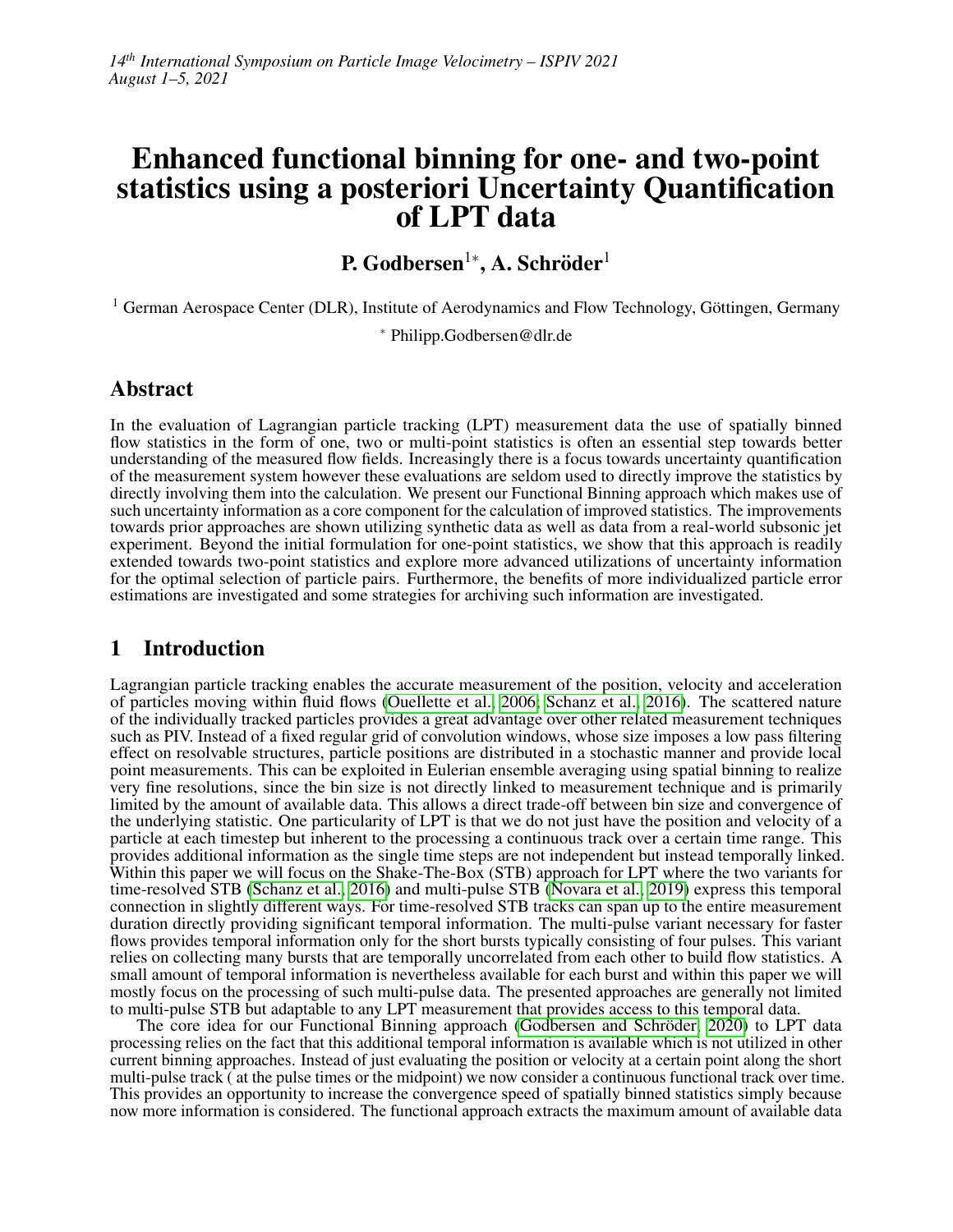

Figure 1: Sketch of convetional binning utilizing the midpoint (left) and the Functional Binning approach  $(right)$ . Graphics from (Godbersen and Schröder, 2020)

from the tracks provided by the STB processing. Due to the general formulation of the Functional Binning approach, most prior discrete binning strategies can also be expressed within this functional framework (evaluation at midpoint, evaluation at particle positions, spatial weighting strategies, etc.). The approach was initially presented for single point statistics but is readily extended to two-point statistics as well, with the resulting advantages and possibilities being a focus of this paper.

One significant property of Functional Binning is the inherent use of uncertainty information for the calculation of the statistics. Uncertainty quantification of LPT data is of great interest not just for the evaluation of experiment setups but also when processing the resulting data for further statistics. A comprehensive a priori uncertainty estimation trough the full evaluation chain of a LPT measurement is presented by [Bhattacharya and Vlachos](#page-10-1) [\(2020\)](#page-10-1) allowing for insight into the different error terms contributing to the total measurement error. A different approach is conducted in the strategies by [Novara et al.](#page-11-3) [\(2016\)](#page-11-3); [Gesemann](#page-10-2) [et al.](#page-10-2) [\(2016\)](#page-10-2) focusing on an a posteriori uncertainty evaluation starting from a point further along the LPT processing chain (see as well contribution of Gesemann et al. to this ISPIV'21). The approach relies on estimation of the particle position uncertainty and builds the error for all further processing steps by propagating this error instead. For the multi-pulse STB algorithm this approach is utilized to motivate the use of the track midpoint for velocity evaluations as the location of lowest error. The Trackfit approach from [Gesemann et al.](#page-10-2) [\(2016\)](#page-10-2); [Gesemann et al.](#page-10-3) [\(2021\)](#page-10-3) applied to time-resolved STB data presents an elegant method to estimate the position accuracy directly from the measurement data and utilizes this knowledge to select optimal smoothing parameters for the track building. Within this paper we will make use of this second approach, utilizing particle position accuracy as a posteriori uncertainty source for further propagation within the functional binning approach

For evaluation of the presented binning approaches we utilize synthetic data using same setup as in the original Functional Binning paper (Godbersen and Schröder, 2020). Synthetic data is useful as it allows full control over the input data and error values that are passed into the processing approaches. The synthetic data used here directly provides tracked particles instead of images that need to be processed by the STB algorithm. We are not directly interested in the performance STB processing itself but want to analyze the postprocessing of such data and need to directly control the particle position error. For an evaluation of the performance of the STB processing in itself we refer the reader to the results of the LPT-challenge [\(Sciacchitano et al.,](#page-11-4) [2021\)](#page-11-4) instead. Synthetic data is attractive because it provides exact ground truth data to judge the resulting statistics against. However, ultimately these post-processing techniques will be applied to real world data so only investigating synthetic data is not satisfying. Therefore we will also present some of these methods applied to a real multi-pulse STB jet experiment [\(Manovski et al., 2021;](#page-10-4) [Godbersen et al., 2019\)](#page-10-5). As no exact ground truth is available any more, only qualitative comparisons can be made however the improvement in convergence is readily apparent when considering only a subset of the available data.

## 2 Functional Binning

A detailed introduction of the Functional Binning approach can be found in Godbersen and Schröder [\(2020\)](#page-10-0) but we will provide a short introduction here to provide context for the further developments. Functional Binning relies on the fact that we have a functional expression of the particle position over time available from the STB processing (including TrackFit). For the multi-pulse STB data considered here, tracks take the form of second-order polynomials. Just as we have the tracks in a functional expression, the bins now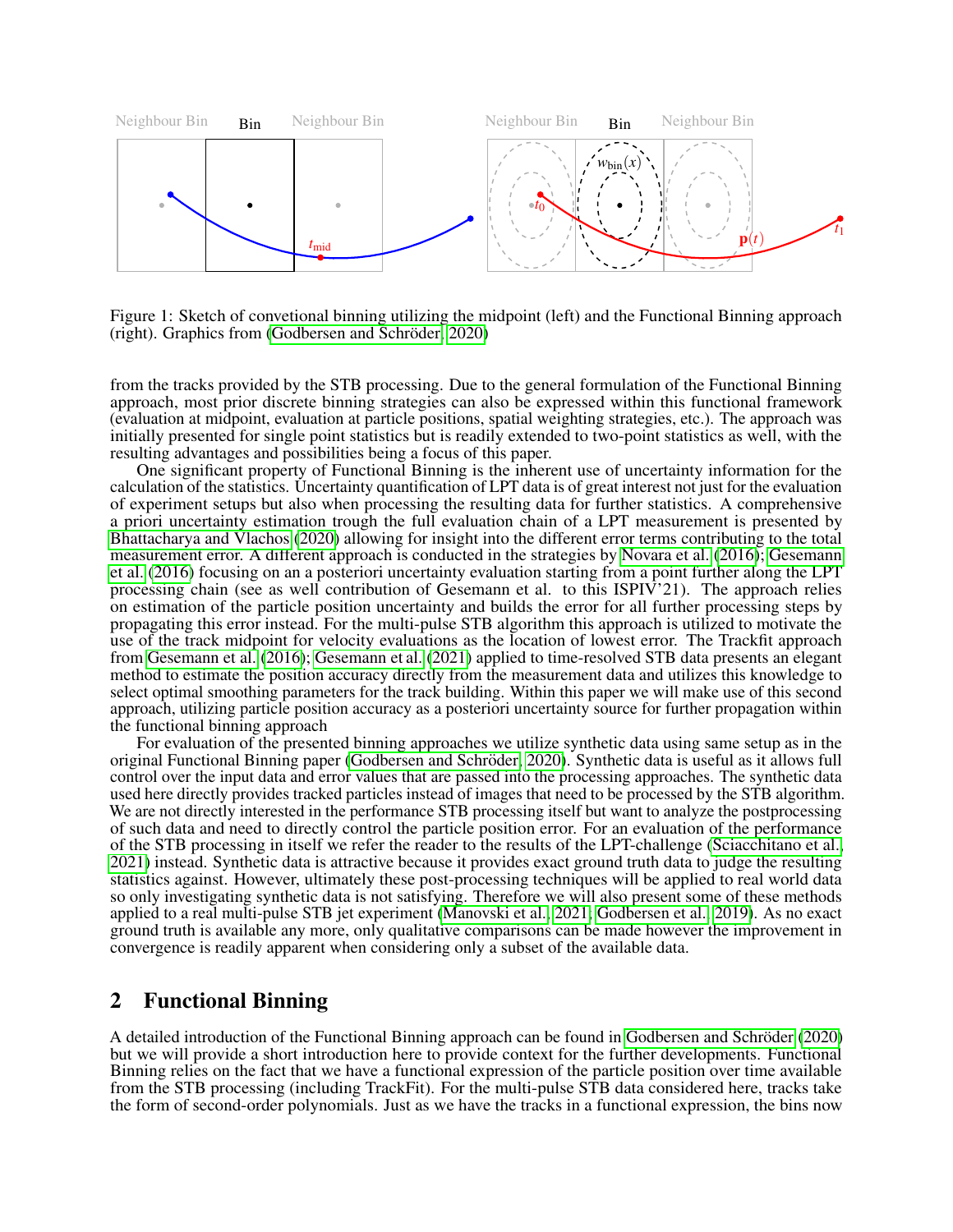need to be brought into a functional form as well. This takes the form of spatial weighting functions with compact support, defined only in the region we want the bin to be located. In addition to this spatial weight function we also assign a temporal weight function to the track, selecting regions from which we want to extract information from the track. Using these two weighting functions together with the individual track functions we can calculate a continuous weighted average expressed using integrals over the track time:

$$
\mathbf{M}_{\mathbf{V}} = \frac{\sum_{n=1}^{N} \bar{\mathbf{V}}_{n} \bar{W}_{n}}{\sum_{n=1}^{N} \bar{W}_{n}} = \frac{\sum_{n=1}^{N} \int_{t_{0}}^{t_{1}} \mathbf{v}_{n}(t) w_{n}(t) dt}{\sum_{n=1}^{N} \int_{t_{0}}^{t_{1}} w_{n}(t) dt} \quad \text{with} \quad w(t) = w_{\text{bin}}(\mathbf{p}(t)) w_{\text{track}}(t), \tag{1}
$$

with the velocity function  $\mathbf{v}(t)$  and the weight function  $w(t)$  as product of the temporal track weight function and the spatial bin weight function using the track position function p(*t*).

This general formulation allows to represent most existing spatial binning strategies by selecting certain functions for the track weight or the bin weight function respectively. The simple binning approach based on cartesian bins can be replicated by selecting a multidimensional top hat function for the bin weight, defined only within the extent of the Cartesian bin. A spatial Gaussian bin weighting strategy for such cartesian bins (Agui' and Jiménez, 1987) can directly be implemented by using a Gaussian bin weight function. A similar consideration can be made for the track weight function, allowing to replicate existing discrete track evaluation schemes within this functional framework. The midpoint approach from [Novara et al.](#page-11-3) [\(2016\)](#page-11-3) can be directly replicated by considering a Dirac pulse at the midpoint time, selecting just this discrete value in the integration. Similarly, the classic approach of using the four particle positions resulting from the four pulses in time can be replicated by a comb of four such Dirac pulses positioned at the appropriate times (see fig. [2\)](#page-3-0). The functional bin definition allows arbitrary bin definitions far beyond these examples, enabling easy implementation of variable bin sizing, bin orientation and positioning simply by defining an appropriate spatial weighting function for each bin. Adaptive bin shaping could be facilitated based on statistics of an initial evaluation or a curvature based approach as presented by [Raiola et al.](#page-11-5) [\(2020\)](#page-11-5). One interesting binning concept that is not readily interpreteable in the functional framework is the polynomial fit technique for spatial binning presented in [Aguera et al.](#page-10-7)  $(2016)$ . The approach improves among other goals the accuracy of statistics in the presence of velocity gradients within the bins. For functional binning this is not as relevant as a main aim here is to allow for higher bin resolutions, thereby reducing the impact of velocity gradients within each individual bin in this manner.

The special cases for the trackweight function mentioned above make apparent where the gain of additional information for the statistics comes from in the functional case. Both of these discrete evaluation schemes waste a lot of available information simply because the weight function is zero for a majority of the track time. For Functional Binning we select a track weight that is non-zero for the entire track time taking into account an uncertainty quantification of the velocity function. The process is further described in the section on uncertainty quantification below.

This approach was initially designed for one-point statistics like mean velocities or Reynolds stresses however some initial extension towards two-point statistics was already presented within the original paper. The functional approach is readily extended to also cover relations between two or multiple particles/tracks. For a two-point correlation on LPT data the distance between particle pairs is relevant for spatial binning as the velocity correlation is performed by spatial binning with respect to the distances of particles to some reference particle at a designated position. Instead of operating on the discrete particles such calculations can also be performed in the functional space. For the multi-pulse data considered here the function space is that of polynomials and many operations are well defined there. Polynomials can be added and subtracted from one another resulting in a new polynomial of the same order. Additionally, multiplication between polynomials is also defined, in this case generally changing the order of the resulting polynomial.

$$
p_1(t) + p_2(t) = p_{1+2}(t), \quad p_1(t) - p_2(t) = p_{1-2}(t), \quad p_1(t) * p_2(t) = p_{1+2}(t), \tag{2}
$$

with two polynomials  $p_1$  and  $p_2$  and resulting functions also within the polynomial function space. Such operations can be readily expressed in terms of operations on the polynomial coefficients allowing for easy implementation.

Statistics are then expressed as integrals over functions in combination with the temporal and spatial weight functions. For the implementation the goal is to stay as long as possible within this functional space but for the actual final calculation of the statistics we need to return to discretized evaluations of these functions at some point. This is usually done at the stage where we numerically solve the integrals to provide a concrete value to add to the statistic in a bin. Doing the discretization at this late point has the advantage that the whole theory for the numerical calculation of integrals can be relied upon, i.e. the Gauss-Legendre quadrature approach tells exactly where to sample the integrand for a limited number of points while providing certain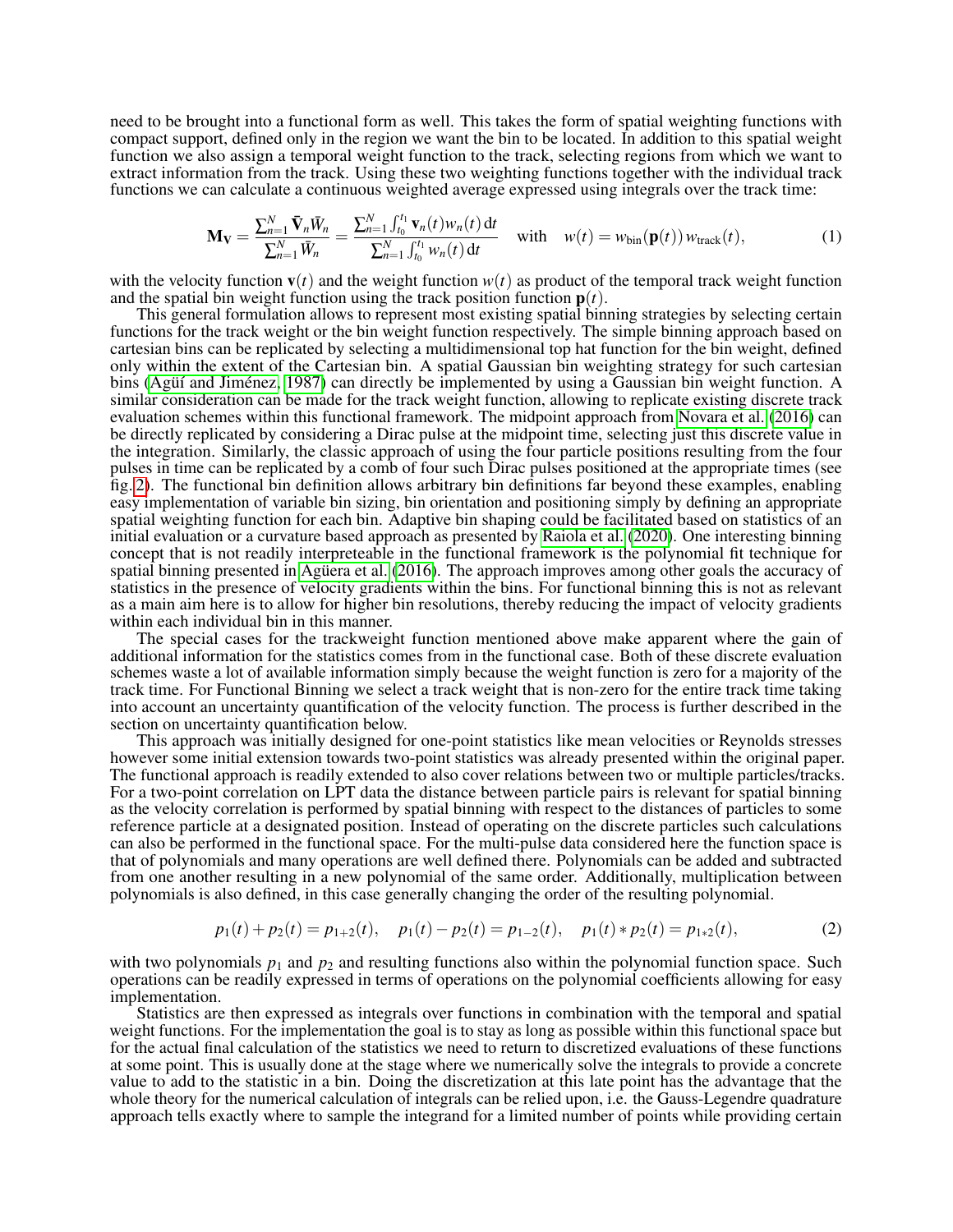

<span id="page-3-0"></span>Figure 2: Different track evaluation schemes expressed as track weight functions of track time within the Functional Binning framework.

optimality guarantees [\(Bogaert, 2014\)](#page-10-8). Alternatively, for complicated weight functions it might be desirable to utilize an adaptive sampling of the integrand to efficiently concentrate evaluation in regions where more resolution is needed. Again, we can draw upon the well-established methods for numerical integration and could utilize an adaptive Gauss-Kronrod quadrature instead. Doing these calculations in the functional space we can nearly directly attach these two-point statistics to the existing machinery implemented for one-point statistics. A two-point correlation is very similar to the calculation of a velocity mean, except the spatial binning is now done in the relative distance space to some reference track and instead of simply averaging the velocity of a single track, we now consider a mean over the relation of the velocities between tracks.

There is one additional benefit in the calculation of two-point statistics that did not present itself in the original formulation of single-point statistics. As conceptionalized in the initial Functional Binning paper, two-point statistics also benefit from better resolution for close distances. they are generally calculated over a large distance range but the values for close distances are often the most important. One such example is the calculation of Taylor micro-scales based on two-point correlations. For discrete binning approaches these close values are often not very well resolved, especially when utilizing the particle positions directly. This is due to the diffraction limited imaging typically used, where the particle image size is much larger on the cameras than the physical size of the particle itself. As particles get close to one another their images start to overlap on the cameras much earlier than might be expected from their physical size. Such image overlaps then provide a challenge for the LPT processing leading to increased position error or in extreme cases might make them impossible to tell apart. Such concerns do not apply to the midpoint approach as commonly used for multi-pulse STB, but even here benefits are expected as the functional approach simply provides more opportunities for the tracks to get very close to one another. These ideas as presented in [Godbersen and](#page-10-0) Schröder [\(2020\)](#page-10-0) are used in a recent contribution by [Hammond and Meng](#page-10-9) [\(2021\)](#page-10-9) to calculate more accurate radial distribution functions for inertial particles.

#### 3 Uncertainty propagation

An important element of Functional Binning is the utilization of uncertainty information to design the track weight functions, thereby directly incorporating such knowledge into the calculation of statistics. A constant weight along the track would be feasible, (and sensible for time-resolved STB evaluations barring additional individual knowledge about time-steps), for multi-pulse STB evaluations we know this not to be optimal based on the initial introduction of the method in [Novara et al.](#page-11-3) [\(2016\)](#page-11-3) The midpoint approach was suggested there directly because of an uncertainty propagation of particle position error trough the tracking scheme and velocity calculation, showing the midpoint to be the location of lowest velocity error. Figure [7\(b\)](#page-8-0) shows the result of such an analysis for the velocity error, clearly showing the V-shaped nature of the velocity error with the error increasing towards the edges of the track. The inverse of this curve can directly be used as a track weight for the Functional Binning procedure taking into account that the additional information away from the midpoint is associated with a larger error and should therefore be weighted less when performing the evaluation.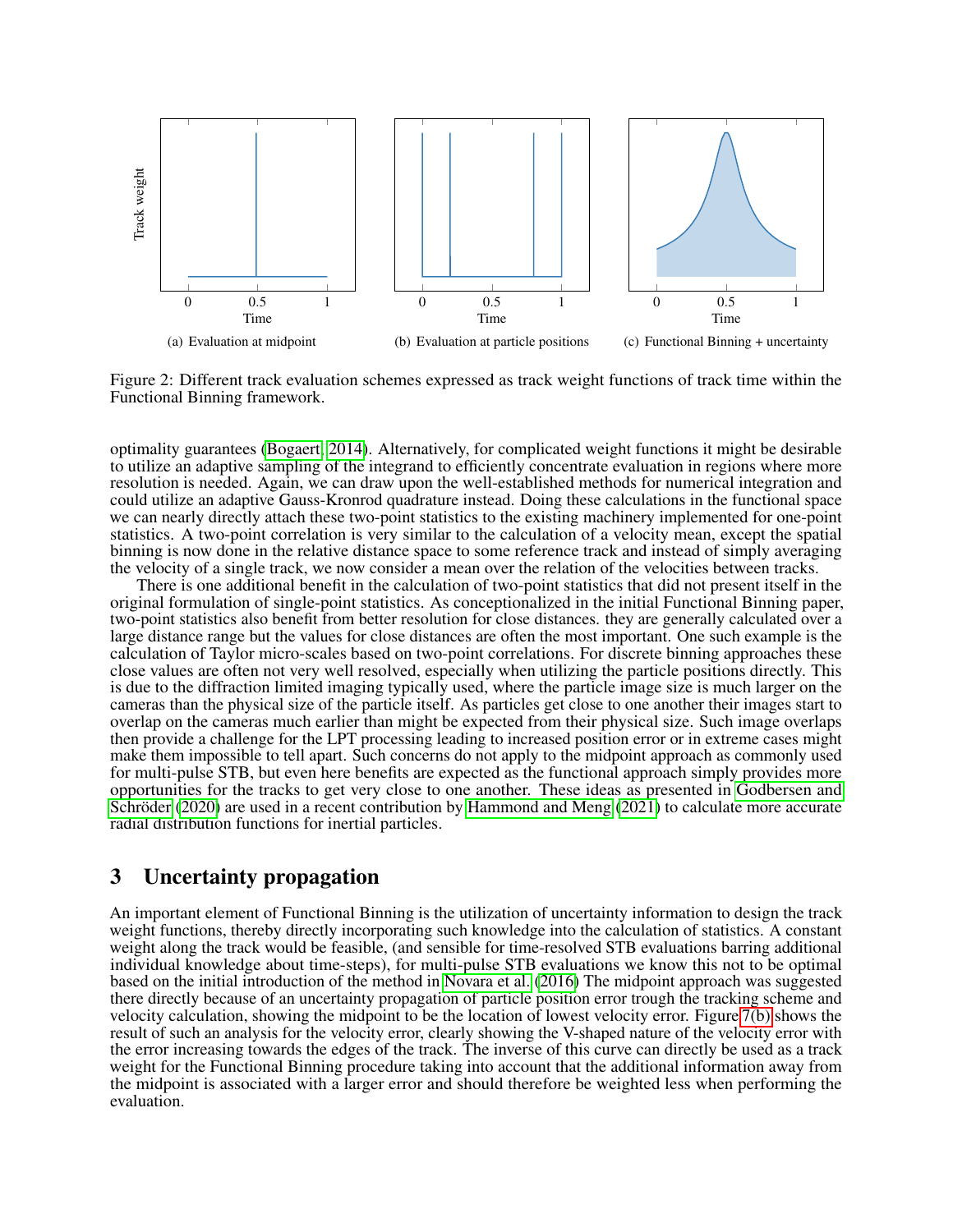All uncertainty quantification we consider within this paper relies on the propagation of a posteriori particle position uncertainty trough further processing. It was chosen this way because the raw particle position accuracy can be evaluated from the experiment itself as a "primal" uncertainty of the measurement scheme that then be propagated further along through the processing easily without having to dive too deep into exact uncertainty chain of the concrete measurement technique. This provides an uncertainty "interface" of sorts, making the implementation agnostic to the concrete measurement technique utilized even though this is inspired by the choices made in the two mentioned STB variant developments.

Especially for the time-resolved STB approach this particle position error is readily available from the parametrization of the TrackFit scheme. By calculating the position spectrum of the measured particles, it is possible to identify the noise floor of the measurement in respect to that spectrum which is then translated into a cutoff frequency for an optimal wiener filter for track building. They can then also translate this cutoff frequency into a particle position error value thus providing a direct path for an a posteriori error estimation directly on the concrete measurement data of the experiment which can then be used in further processing.

For multi-pulse STB evaluations this approach is not available due to the missing time resolution across the snapshots. Here we rely on the estimations about typical error values of the method as stated in the introducing paper [\(Novara et al., 2016\)](#page-11-3) which are supported by results from the critical evaluation of the method in the Pressure Challenge [\(Van Gent et al., 2017\)](#page-11-6) as well as the recent LPT-Challenge [\(Sciacchitano](#page-11-4) [et al., 2021\)](#page-11-4). Such results can be verified on the actual measurement data utilized within this paper due to a diagnostic run employed at the start of the experiment campaign. A special run was conducted that captured images from all cameras at the same time Both separate imaging systems should therefore reconstruct the particles at the exact same position and any deviation can be attributed to random positioning error from the processing forming the basis for this approach described by [Manovski et al.](#page-10-4) [\(2021\)](#page-10-4). As this should be the dominating error for a well calibrated imaging system utilizing Volume Self Calibration [\(Wieneke, 2008\)](#page-11-7) this allows a pathway to verify these error assumptions for a concrete experiment for a posteriori particle position error estimation. For this experiment this error is within the expected positioning error of 0.1 px (see fig. [8\(a\)\)](#page-9-0). This particle positioning error then forms the basis for further propagation as described above. Linear gaussian error estimation is used to propagate the error through the polynomial fit of the track building stage and the necessary derivation of the polynomial with respect to time to acquire the velocity information or all further derived data.

#### 4 Application to measurement data

To provide an overview on the performance the Functional Binning approach is applied to a synthetic dataset with known ground-truth data with velocity values:

$$
u = \frac{\sinh(y)}{\cosh(y) + \epsilon \cos(x - ct)} + c \quad \text{and} \quad v = \frac{\epsilon \sin(x - ct)}{\cosh(y) + \epsilon \cos(x - ct)},\tag{3}
$$

and coeficients  $c = 3$  and  $\epsilon = 0.7$ . Synthetic tracks are generated for the spatial domain  $\Omega = [-2\pi, 2\pi] \times$  $[-\pi,\pi]$  and over the time domain  $T = [0,2\pi]$ .

In addition the the synthetic data we also consider the real-world jet measurement. Used here is the jet with the round nozzle, at Mach 0.85 for the measurement domain close to the nozzle. A thorough description of the jet measurement can be found in the referenced publications. Even though a large amount of data is available for this data set, we will show statistics calculated only on a small subset of the available data to make differences in convergence between the methods visually apparent in the profiles. Since no direct ground truth data is available we perform only a qualitative comparison.

Figure [3](#page-5-0) shows such comparisons of profiles on small amounts of data for the mean velocity profile of the synthetic data-set. A comparison between axial Reynolds stresses for the jet data set is shown in figure [4.](#page-6-0) For the synthetic case a strong improvement is immediately apparent. The improvement for the jet data-set is not as drastic but a smoother statistic is visible. This was to be expected as here we are mostly interested in fine profiles along the radial direction to resolve the shear layer. As this direction is orthogonal to the jet axis, and therefore mostly of the track direction, less tracks cross across into neighboring bins in this direction diminishing the effectiveness of the functional approach. This is in contrast to the synthetic experiment where the track movement is within the plane of interest making this well suited for the functional approach. Nevertheless the functional binning approach enhances the statistic for the jet and demonstrates the applicability of the method to real-world data.

In addition to the one-point statistics shown we now also evaluate two-point velocity correlation functions. Figure [5](#page-6-1) shows such an evaluation for the synthetic data-set and compares the usual midpoint method with a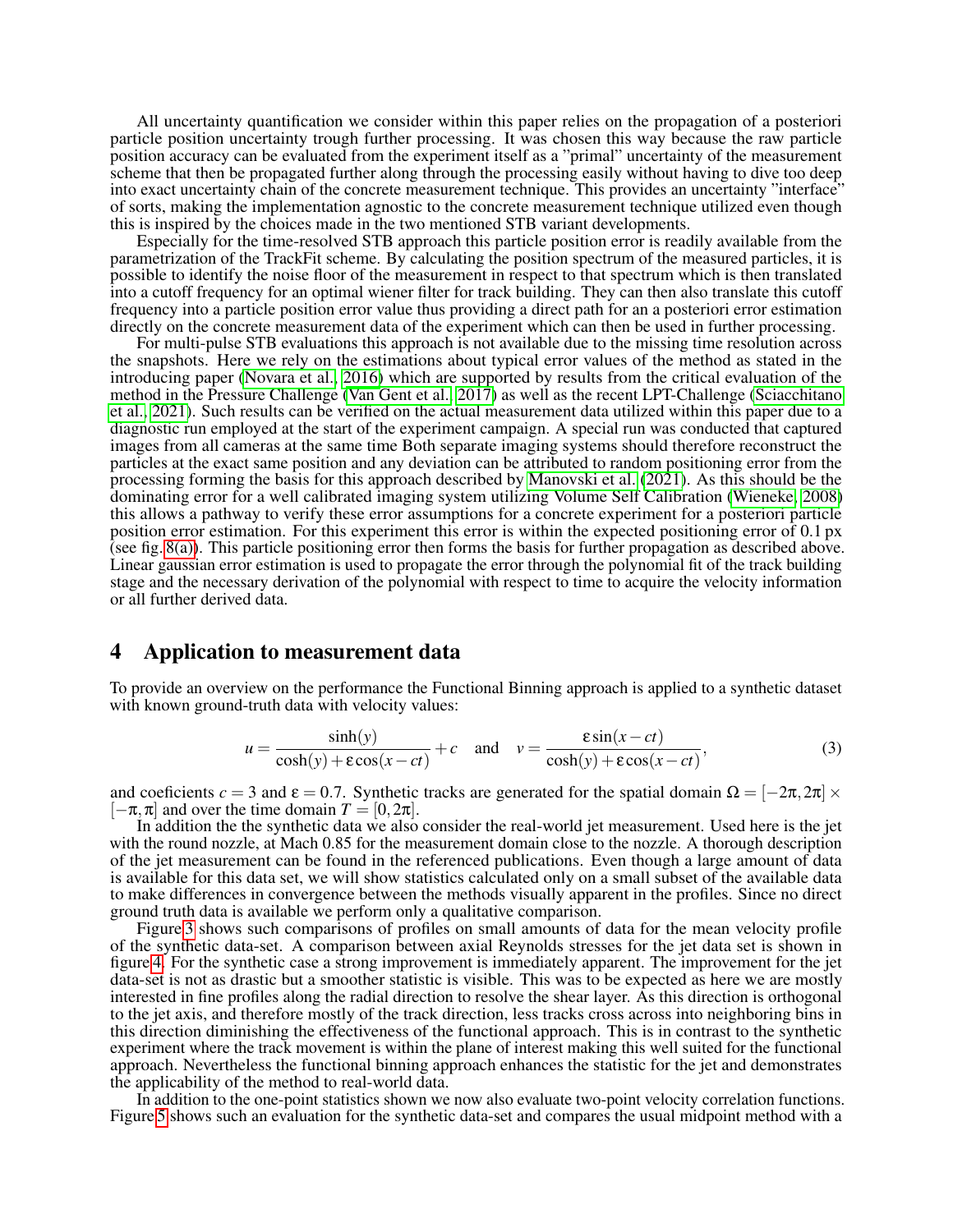

<span id="page-5-0"></span>(a) Mean velocity value from synthetic experiment utilizing only 2000 images.

(b) Convergence behavior of the error of the mean velocity

Figure 3: Comparison of the functional to midpoint binning approach for the synthetic experiment. -Midpoint; ——Functional; - - - -Truth. Figures adapted from Godbersen and Schröder  $(2020)$ 

function based approach. Similar qualitative improvements as with the one-point statistics are apparent. The features are smoother and the inflow region is filled as information along the entirety of the track is utilized. Both effect mirror those within the mean velocity field for both methods as shown in detailed one-point statistic evaluations in Godbersen and Schröder [\(2020\)](#page-10-0).

#### 5 Further uses of uncertainty information

So far examples of one-point statistics and two-point correlations were presented. But a functional view including uncertainty quantification is also beneficial for more complex two-point statistics as well. This approach can be very attractive for all statistics where relations between pairs of particles or triads have to be considered, for example the calculation of velocity gradients or velocity differences for structure functions. These calculations pose the problem of finding suitable pairs for these comparisons based on criterions such as a close enough distance. Instead of just considering the midpoint, we now have the entire length of the track segment to find eligible comparison points. A systematic approach for selection of comparison points is now also facilitated through the use of uncertainty quantification by propagating the particle positioning error. This is even more important here as the use of velocity or position differences for small position or velocity differences relies less directly on the absolute error but rather the relative error. Instead of just estimating a rough rule of thumb for the closest feasible minimum distance based of the position accuracy we can derive a direct functional expression for the respective relative errors along the length of the tracks by use of error propagation. This directly informs which regions in time along the track pair are unsuited for such comparisons. By prescribing some criterions for the admissible errors, such as some maximum value for the relative errors, we can directly determine permissible regions for calculating comparisons. Additionally, we can utilize this knowledge to help calculate an optimal point for calculating the comparison value. Typically, there is a desired criterion for calculating such a comparison value that based on the desired statistic. For a velocity gradient the particles should be as close together as possible in order to reduce truncation error in the velocity difference quotient used for the calculation. Such a goal can now be combined with the constraints imposed by the error analysis to identify the optimal point along the track pair for such a calculation.

To illustrate this approach, we present an example on a synthetic track pair in two dimensions. These two tracks were randomly generated in the box  $[0,1] \times [0,1]$  and do not aim to represent an actual experiment but to provide an interesting illustration for the approach. In this example the velocity difference quotient is the targeted value for selecting an optimal point:

<span id="page-5-1"></span>
$$
vdq = \frac{v_2 - v_1}{p_2 - p_1},
$$
\n(4)

as this allows to showcase multiple relative error values for distance and velocity difference. We now desire the optimal point along the track to evaluate this quotient, meaning the optimal value for the time *t*. Optimal in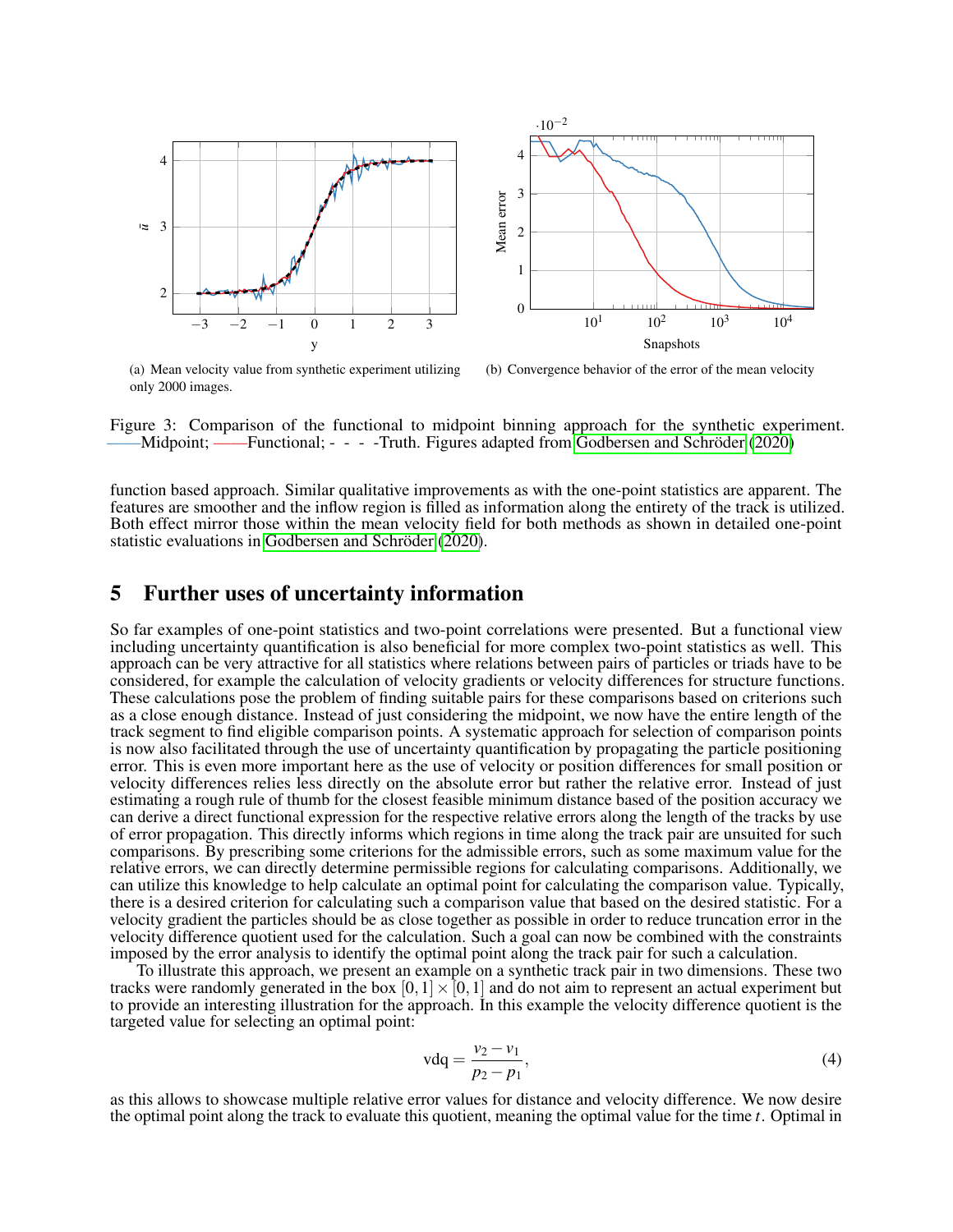

<span id="page-6-0"></span>Figure 4: Comparison of the functional to midpoint binning approach for the real-word data. Axial Reynolds stress profile located ca. 1.5 nozzle diameters donwstream. Utilizing 3px bin size in axial and radial direction. —Functional.



<span id="page-6-1"></span>Figure 5: Qualitative comparison of two-point correlation results for the midpoint approach (left) and the functional approach (right)

this case means the closest point between the tracks that still conforms to some value of permitted maximum relative error. For illustration the two relative errors for distance and velocity difference are considered separately here but could also be joined into one single common error expression. Propagating the particle position error through the track building process and the further calculations as defined in [\(4\)](#page-5-1) provides the relative errors as continuously defined functions within the track segment as shown in figure [6.](#page-7-0) We use a software package to provide automatic propagation of uncertainty trough these functions [\(Giordano, 2016\)](#page-10-10) allowing for easy generation of these error functions independent of the complexity of the input functions. It would generally still be possible to manually derive the functions if a mathematical expression is desired for further study. As visible in the figure the relative errors vary quite strongly for the tracks considered here. It is easy to identify regions were either one of the errors is significantly increased. As expected the relative difference error is higher the closer the two tracks approach each other. But also, the relative velocity difference error changes quite dynamically along the track showing the value of having such a direct continuous varying error value available. As mentioned earlier, only the particle positioning error was the required input for these results whereas all further influence of the processing and derivation of variables is directly captured by error propagation with no further input needed.

The resulting error functions can now be utilized to identify an optimal point for the calculation in [\(4\)](#page-5-1). We minimize the distance between the tracks with a maximum constraint on the two relative errors resulting the in optimal point shown in figure [6.](#page-7-0) The cost function for the optimization could easily be extend to include additional concerns, such as penalizing close contact for the four pulse times where the particles are imaged. This provides the additional knowledge that close contact during those times could result in overlapping particle images. Currently we utilize a Simulated Annealing algorithm implemented in [Mogensen and Riseth](#page-10-11) [\(2018\)](#page-10-11) and manually include the constraints into the cost function using logarithmic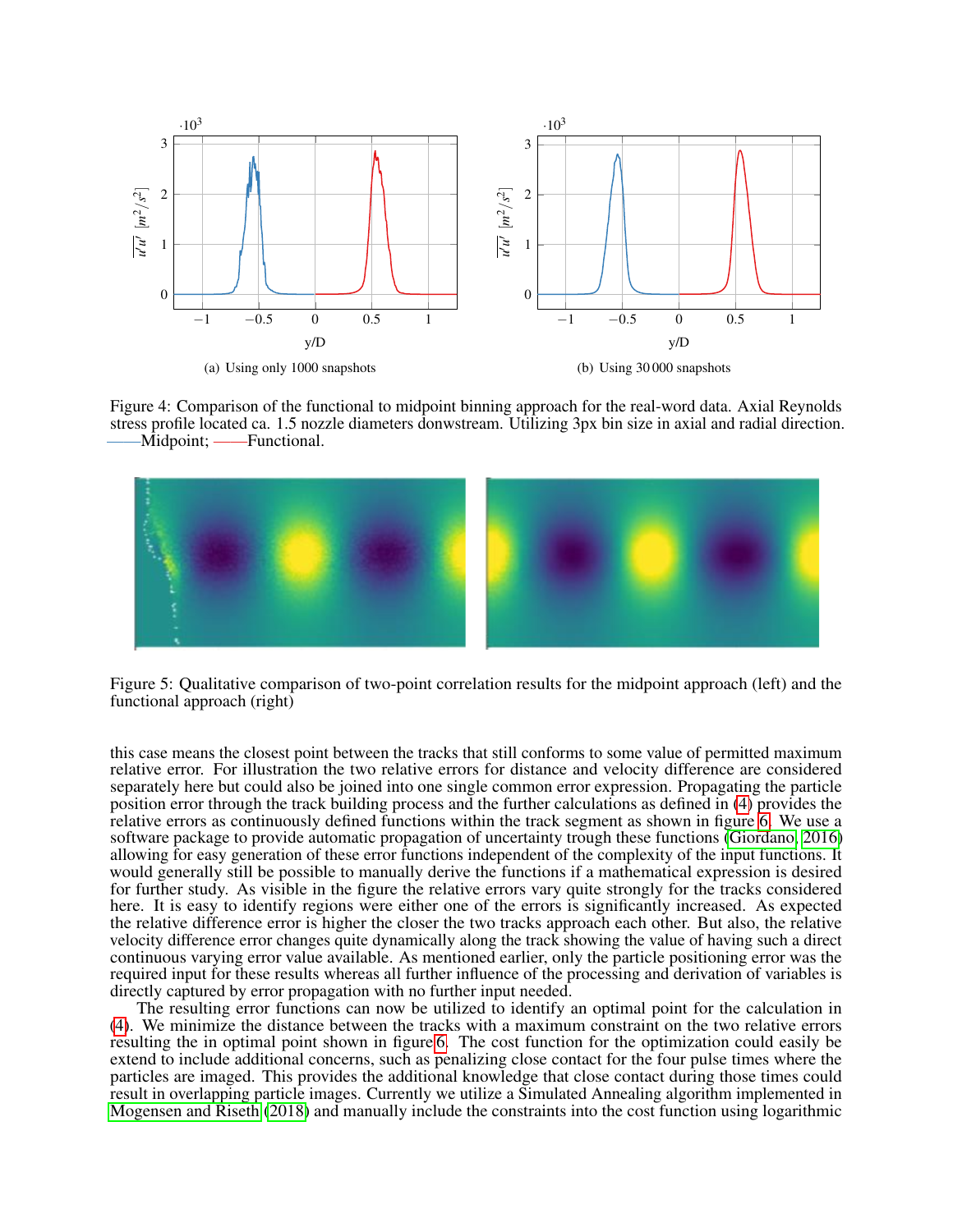

<span id="page-7-0"></span>Figure 6: Error analysis for the calculation of the velocity difference quotient for two tracks with calculated optimal point in green. The red horizontal lines signify the selected upper constraints for the optimizer

barrier functions. The choice of simulated annealing was motivated by the desire to avoid local minima, other algorithms might be better suited for this application. Further work in this area will include a more systematic study of optimization algorithms, including ones natively supporting constraints.

#### 6 Individual uncertainty

In the evaluation shown so far, only one global common particle position error value is used for all particles of the experiment. This already provides a diverse set of uncertainty in calculated values for tracks as these common errors are then individually propagated for each calculated variable leading to possibly quite complex interactions as seen in figure [6.](#page-7-0) Still one expects that there is some variation in the errors associated with individual particles due to different effects in the STB processing. A particle that is far away from any other particles in all camera images is very easy of the STB algorithm to generate good position for resulting in a lower than average positioning error for that particle. On the other hand, a particle that is very close to several other particles on the images might see a slightly higher position error due to overlap in the particles making reconstruction more challenging. As the camera images and positions of particles are known, it should be feasible to model this effect at least to some degree. A series of other effects can also be imagined such as distortion of images in some regions due to measurement windows, optical effects close to the edges of the camera lenses, illumination differences closer to the edges of the volume, etc. Some of these have probably have a minimal effect on the accuracy but most of the mentioned possible influences also have in common that it might be feasible to model them, even if just roughly. Many rely on particle locations with respect to the measurement volume or the camera image, information which is available from the measurement data.

While all examples shown so far only utilize one common particle position error value this is not due to a limitation of the method as nowhere in the derivation was this assumed. The method as currently implemented already allows for such individual values. An illustration of the effect of individual particle positioning errors for each of the particles within a track is provided in figure  $7(a)$ . The general V-shape stays the same since this is a result of the polynomial fit, however the location of minimal error shifts to different time points and the value of the errors changes. This information can then be propagated in the functional binning approach by utilizing individual track weights based on these error functions. The effect of this individual consideration on the resulting statistics will largely depend on the amount of variation in error between the tracks. For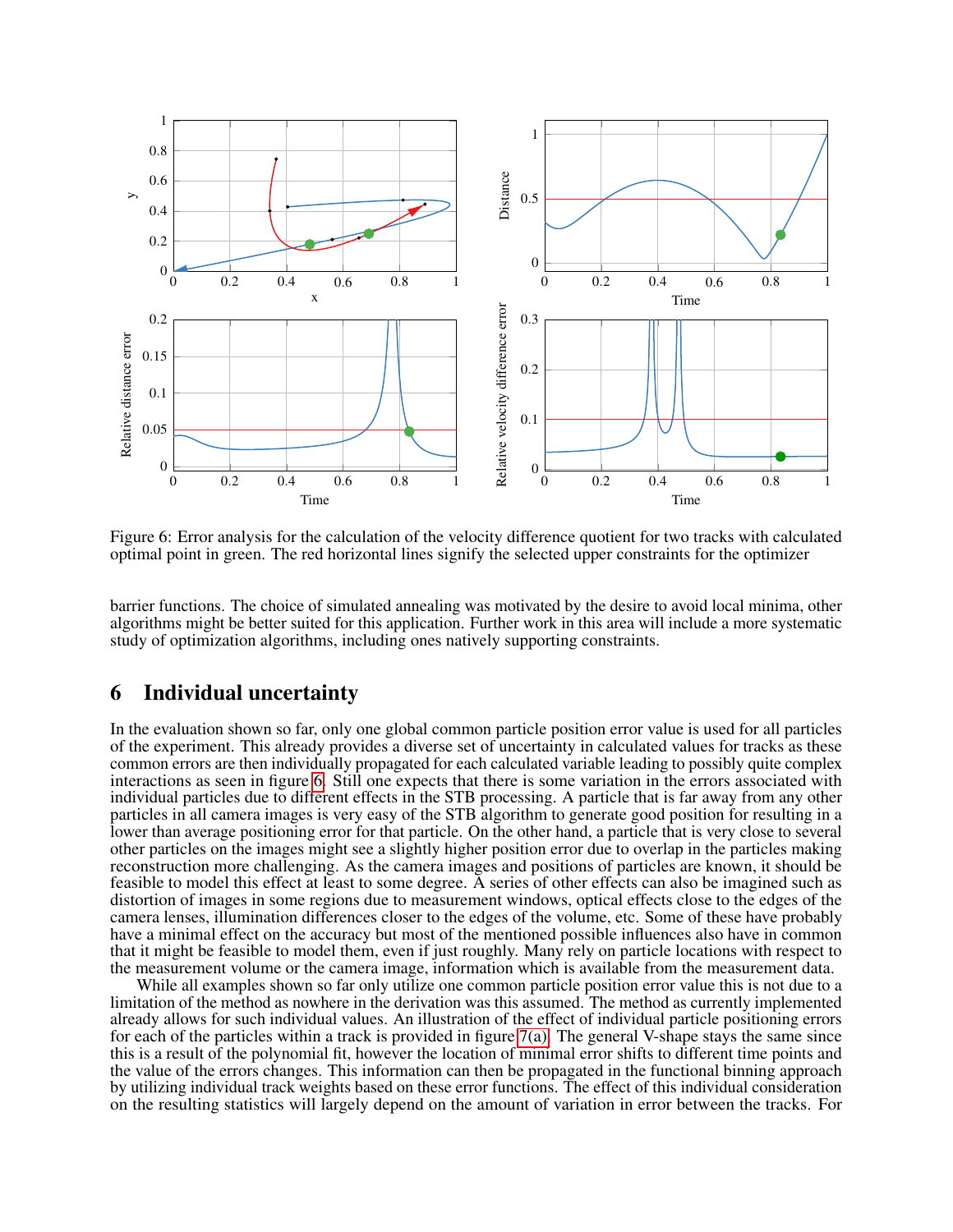<span id="page-8-1"></span>



(a) Calculated velocity error curves for randomized individual particle positioning errors. Each line is based on a random draw of individual position error values for the four particles. Shown in thick black is the curve using identical particle error values.

<span id="page-8-0"></span>(b) Relative error to ground truth for the three different evaluations showing very similar values for the class based variant and the individual variant. Both show reduced error in some regions compared to the variant with a fixed global particle positioning error. ——Global; ——Individual; ——Class based.

Figure 7: The individual particle positioning error values allow for more detailed uncertainty knowledge.

experiments where there is little variation in error between the tracks only minimal difference to the approach using a global mean particle position error value would be expected.

To provide some insight into the effect of individual track weights we extend the synthetic experiment shown prior by such an individual error value. As the particle positioning error there is simply prescribed by adding Gaussian noise to the calculated particle positions, this switch simply requires modifying this noise source. Instead of a random draw from a normal distribution with a fixed standard deviation for all tracks, we now draw vary this standard deviation for each particle and communicate this value together with the position result. This setup results in particles where for high reported error value it is likely that a larger amount of noise has been added than for a particle with a low reported error value. The approach was selected to avoid reporting the exact error value added to each particle, as such knowledge would never be possible to archive in a real experiment. With the such prepared error information the synthetic data is now processed using Functional Binning with individual track weight functions and the such calculated Reynolds stresses then compared to the known ground truth data in a profile across the domain. As shown in the relative error plot in [7\(b\)](#page-8-0) there is an improvement when compared to the Functional Binning using a global mean particle positioning error. The regions where the improvement is visible are regions of lower absolute value of the analyzed Reynolds stress and therefore more sensitive for the relative error value. A second different evaluation is included in this comparison where instead of directly utilizing the error value reported by the synthetic experiment we pretend that instead we only know for each particle a membership to one of three quality groups. One group containing particles with above average error, one for particles of about average error value, and one for those with a below than average error value. The motivation behind this is that such a rough classification might be more readily achievable for real measurement data. As seen in the figure this simpler approach already provides much of the improvement archived by the approach utilizing more detailed error information.

With these results in mind we are currently working on a machine learning model to provide such error estimation classification for real world measurements in order to apply Functional Binning with such individual track weight functions. The model utilizes information from the shaking step of STB processing such as gradients and hessians from the optimization procedure This is a core portion of the processing where all the information about the camera images and particle positions comes together providing a wealth of condensed information to the learning process. Originally this model was designed to provide a better filter for ghost particles than the currently used conventional filter and has shown some success on the test datasets provided by the LPT-Challenge organizers [\(Sciacchitano et al., 2021\)](#page-11-4). Extending the approach used for the machine learning model to provide a rough certainty classification instead seems feasible as the task is closely related, however this needs to be pursued further.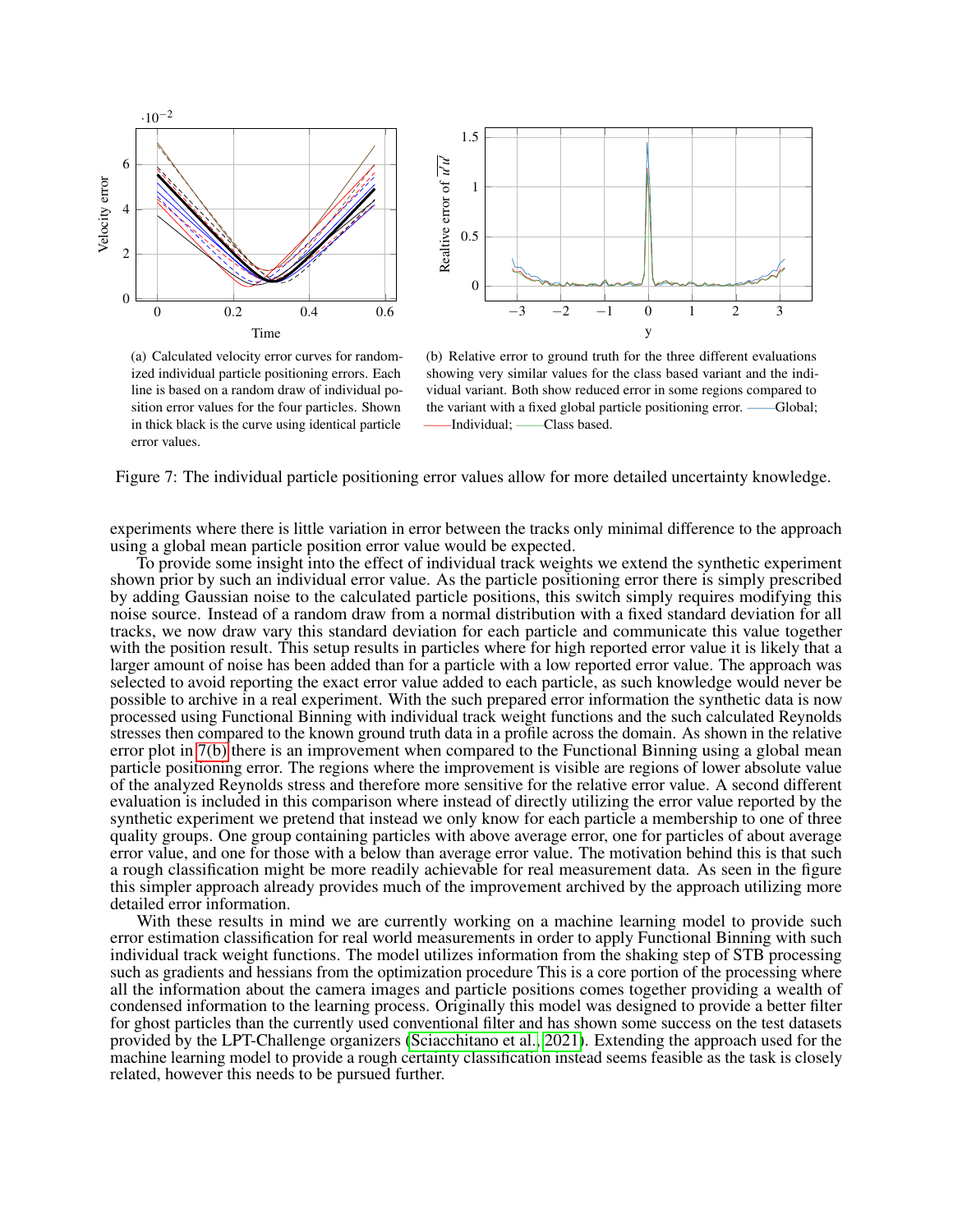<span id="page-9-0"></span>



(a) Particle position error estimation for multi-pulse STB based on measurement data. The separation into direction would also allow for utilizing individual error values for each of the coordinate directions

(b) Performance comparison between the original filter and the machine learning model for identifying ghost particles in a synthetic measurement. ——Conventional; ——Machine learning model .

Figure 8: Statistical evaluation on the measurement data allow for a posteriori uncertainty estimation to obtain a global particle positioning error. Modifications to an existing Machine Learning model could provide a path towards particle individual position uncertainty estimation.

### 7 Conclusion

We have shown several applications of uncertainty quantification in Functional Binning and related approaches on Lagrangian Particle Tracking data and illustrated the improvements over conventional approaches. Functional Binning uses uncertainty information of the measurement data as a core feature of the method to improve the calculation of statistics an provides a readily available way to introduce such information into the calculation of the various statistics. The determination of one-point statistics was demonstrated not just on the existing evaluation on synthetic data but for the first time on an actual multi-pulse STB dataset. While the lack of ground truth data does not permit a quantitative evaluation, the qualitative improvement visible when processing only a small subset of the data where the unconverged noisy profiles make any improvements immediately apparent is evident. This shows that an improvement in convergence speed is facilitated trough the functional binning approach not just for the synthetic experiment considered previously but also in a real-world multi-pulse STB measurement. The evaluation of two-point correlations is a natural extension of the one-point statistics shown so far, and the convergence improvement provided by the Functional Binning approach was demonstrated.

We strengthen the link to the initial uncertainty analyses described in the publications relating to the two STB variants by emphasizing the reliance on an a posteriori uncertainty quantification of the particle positioning error provided by these as a basis on which all further error processing in functional binning is built on by propagation this error onwards. This also forms an interface for other LPT methods to utilize functional binning with no need to adapt its internals. As long as another method is capable of providing such particle positioning error these can then be propagated into the Functional Binning procedure.

Apart from the already more matured functional binning statistics mentioned above we also demonstrated an additional application in the form of the optimal point calculation for track-to-track comparisons. The advantage of error propagation was easy to see in this example and an optimal point was successfully determined. However, this approach still needs additional work as just a single optimal point calculation was demonstrated. The binning procedure surrounding this in order to be able to calculate statistics still needs to be completed so no actual statistical evaluations could be shown yet. Still the core idea behind this approach was successfully demonstrated. The use and estimation of particle individual error values is similarly a topic were initial successes were presented but additional work is needed to fully utilize these concepts. Conceptionally the Functional Binning approach is already prepared to utilize individual particle positioning errors for tracks and the presented synthetic experiment evaluation showed that there is value in such an extension. However, a more systematic evaluation of such an experiment is needed to gain a better understanding of the benefits depending on the amount of error variation in the measurement. To truly utilize this capability with real world measurement data it is necessary to extract such individual error estimation from the measurement data. We have described why this should be feasible with the available measurement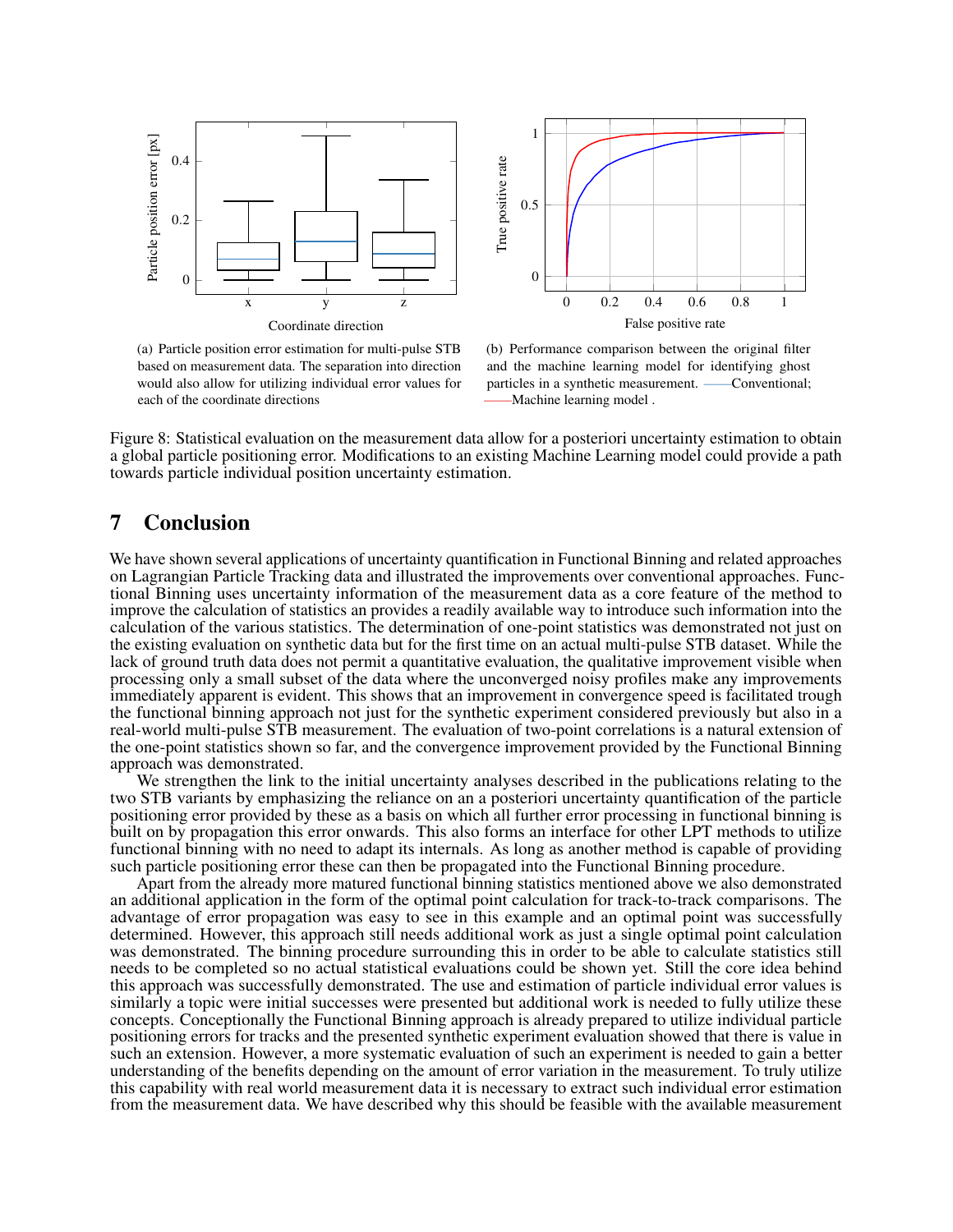data, especially with the reduction to just a classification into a limited number of groups. For initial work on a machine learning model to provide such classification we were able to present progress in a closely related task, putting this capability into reach but requiring further work.

The presented evaluations and ideas highlight the large amount of opportunities that uncertainty quantification approaches provide in the improvement of one- and two-point statistics, especially in the context of Functional Binning which provides a readily available path to incorporate this uncertainty information into the calculation of statistics of LPT data. It is also apparent that while some approaches are relatively mature and ready for application to measurements, there are still many interesting ideas and extensions left to explore and further develop.

### Acknowledgements

The authors gratefully acknowledge the Gauss Centre for Supercomputing e.V. (www.gauss-centre.eu) for funding this project by providing computing time on the GCS Supercomputer SuperMUC at Leibniz Supercomputing Centre (www.lrz.de).

The project leading to this contribution has received funding in the frame of the project HOMER from the European Union's Horizon 2020 research and innovation program under grant agreement No. 769237.

# References

- <span id="page-10-6"></span>Agüí JC and Jiménez J (1987) On the performance of particle tracking. *Journal of Fluid Mechanics* 185:447–468
- <span id="page-10-7"></span>Aguera N, Cafiero G, Astarita T, and Discetti S (2016) Ensemble 3d PTV for high resolution turbulent ¨ statistics. *Measurement Science and Technology* 27:124011
- <span id="page-10-1"></span>Bhattacharya S and Vlachos PP (2020) Volumetric particle tracking velocimetry (PTV) uncertainty quantification. *Experiments in Fluids* 61:1–18
- <span id="page-10-8"></span>Bogaert I (2014) Iteration-free computation of gauss–legendre quadrature nodes and weights. *SIAM Journal on Scientific Computing* 36:A1008–A1026
- <span id="page-10-2"></span>Gesemann S, Huhn F, Schanz D, and Schröder A (2016) From noisy particle tracks to velocity, acceleration and pressure fields using B-splines and penalties. in *18th international symposium on applications of laser and imaging techniques to fluid mechanics, Lisbon, Portugal*. pages 4–7
- <span id="page-10-3"></span>Gesemann et al (2021) Trackfit: Uncertainty quantification, optimal filtering and interpolation of tracks for time-resolved lagrangian particle tracking. in *14th International Symposium on Particle Image Velocimetry*
- <span id="page-10-10"></span>Giordano M (2016) Uncertainty propagation with functionally correlated quantities. *arXiv e-prints* arXiv:1610.08716
- <span id="page-10-5"></span>Godbersen P, Manovski P, Novara M, Schanz D, Geisler R, Mohan NKD, and Schröder A (2019) Flow field analysis of subsonic jets at Mach 0.5 and 0.84 using 3D Multi Pulse STB. in *Conference Proceedings of the 13th International Symposium on Particle Image Velocimetry*. 202. pages 545–554
- <span id="page-10-0"></span>Godbersen P and Schröder A (2020) Functional binning: improving convergence of eulerian statistics from lagrangian particle tracking. *Measurement Science and Technology* 31:095304
- <span id="page-10-9"></span>Hammond A and Meng H (2021) Particle radial distribution function and relative velocity measurement in turbulence at small particle-pair separations. *Journal of Fluid Mechanics* 921:A16
- <span id="page-10-4"></span>Manovski P, Novara M, Mohan NKD, Geisler R, Schanz D, Agocs J, Godbersen P, and Schröder A (2021) 3D Lagrangian particle tracking of a subsonic jet using multi-pulse Shake-The-Box. *Experimental Thermal and Fluid Science* 123:110346
- <span id="page-10-11"></span>Mogensen PK and Riseth AN (2018) Optim: A mathematical optimization package for Julia. *Journal of Open Source Software* 3:615